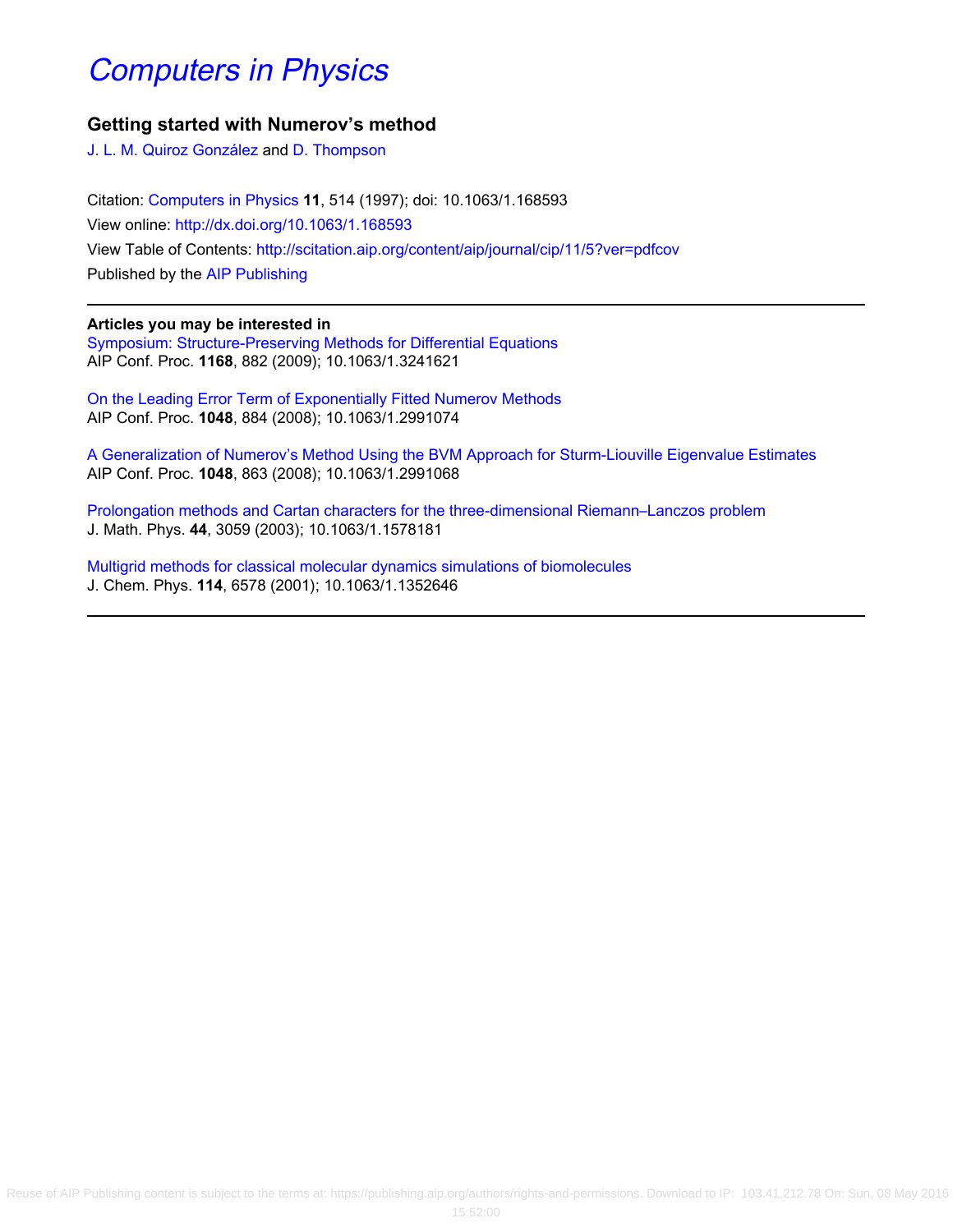## Getting started with Numerov's method

J. L. M. Quiroz González<sup>a)</sup> and D. Thompson<sup>b)</sup>

*Seccio´n Fı´sica, Pontifica Universidad Cato´lica del Peru´, Lima 100, Peru*

*(Received 7 April 1997; accepted 28 May 1997)*

Second-order ordinary differential equations of the Numerov type (no first derivative and the given function linear in the solution) are common in physics, but little discussion is devoted to the special first step that is needed before one can apply the general algorithm. We give an explicit algorithm to calculate the first point of the solution with an accuracy appropriate to that obtained with the general algorithm.  $\degree$  1997 American Institute of Physics. [S0894-1866(97)01605-2]

Numerov's method is an efficient algorithm for solving second-order differential equations of the form

$$
\frac{d^2y}{dx^2} = U(x) + V(x)y.
$$
 (1)

Particular examples in physics of this type of equation are the one-dimensional time-independent Schrödinger equation,

$$
\frac{d^2\psi}{dx^2} = \frac{2m}{\hbar} \left[ V(x) - E \right] \psi,\tag{2}
$$

and the equation of motion of an undamped forced harmonic oscillator,

$$
m\,\frac{d^2y}{dx^2} = f_0\,\cos\,\omega x - ky.\tag{3}
$$

In addition, Poisson's equation may reduce to this form when the charge distribution is sufficiently symmetrical.

The important features of Eq.  $(1)$  for the application of Numerov's method are that the first derivative is absent and the left-hand side  $(LHS)$  is linear in  $y$ . To obtain a finitedifference scheme, one uses the centered-difference equation,

$$
y_{n+1} - 2y_n + y_{n-1} \approx 2\left(\frac{h^2}{2}\frac{d^2y}{dx^2} + \frac{h^4}{4!}\frac{d^4y}{dx^4} + O(h^6)\right),\tag{4}
$$

where  $y_n = y(x_n)$  and we suppose that the  $x_n$  are uniformly spaced with a separation of *h*. If we denote the LHS of Eq.  $(1)$  by

$$
F = U(x) + V(x)y,
$$
 (5)

then, by combining Eqs.  $(1)$  and  $(4)$ , we have

$$
y_{n+1} = 2y_n - y_{n-1} + h^2 F_n + \frac{h^4}{12} \frac{d^2 F}{dx^2} \bigg|_n + O(h^6).
$$
 (6)

<sup>a)</sup>E-mail: jquiroz@fisica.pucp.edu.pe

<sup>b)</sup>E-mail: dthomps@pucp.edu.pe

giving

However, we can replace the second derivative of *F* by a difference equation similar to Eq.  $(4)$ , giving the final result for Numerov's algorithm,

$$
y_{n+1} = \frac{2y_n - y_{n-1} + \frac{h^2}{12} (U_{n+1} + 10F_n + F_{n-1})}{\left(1 - \frac{V_{n+1}h^2}{12}\right)} + O(h^6).
$$
\n(7)

It is in this step that we require the LHS of Eq.  $(1)$  to be linear in *y*.

The efficiency of Numerov's method lies in the fact that one obtains a local error of  $O(h^6)$  with just one evaluation of *U* and *V* per step. This should be compared to the Runge–Kutta algorithm that needs six function evaluations per step to achieve a local error of  $O(h^6)$ .<sup>1</sup>

It is immediately obvious from Eq.  $(7)$  that we need two previous values of the solution in order to calculate a new one. Therefore, we must address the question of how to start the calculation. We suppose that we have, as initial conditions, the value of the solution  $y_0$ , which allows us to calculate  $F_0$ , and the gradient  $y'_0$ . In order to calculate  $y_2$ with an accuracy  $O(h^6)$  we need  $y_1$  with this same accuracy. It is sufficient, however, to calculate  $y_1$  with an accuracy  $O(h^5)$  because the global error of the algorithm is  $O(h^5)$  and we calculate  $y_1$  just once.

The best that we can do to calculate  $y_1$  from scratch, without doing any analytical differentiation, is to use the Taylor series expansion,

$$
y_1 = y_0 + hy'_0 + \frac{h^2}{2}F_0 + \frac{h^3}{3!}F'_0 + \frac{h^4}{4!}F''_0 + O(h^5)
$$
, (8)

and truncate the series after replacing the first derivative with

$$
F_0' = \frac{F_1 - F_0}{h} + O(h),\tag{9}
$$

#### 514 COMPUTERS IN PHYSICS, VOL. 11, NO. 5, SEP/OCT 1997 **COMPUTE OF PHYSICS** 0894-1866/97/11(5)/514/2/\$10.00

Reuse of AIP Publishing content is subject to the terms at: https://publishing.aip.org/authors/rights-and-permissions. Download to IP: 103.41.212.78 On: Sun, 08 May 2016